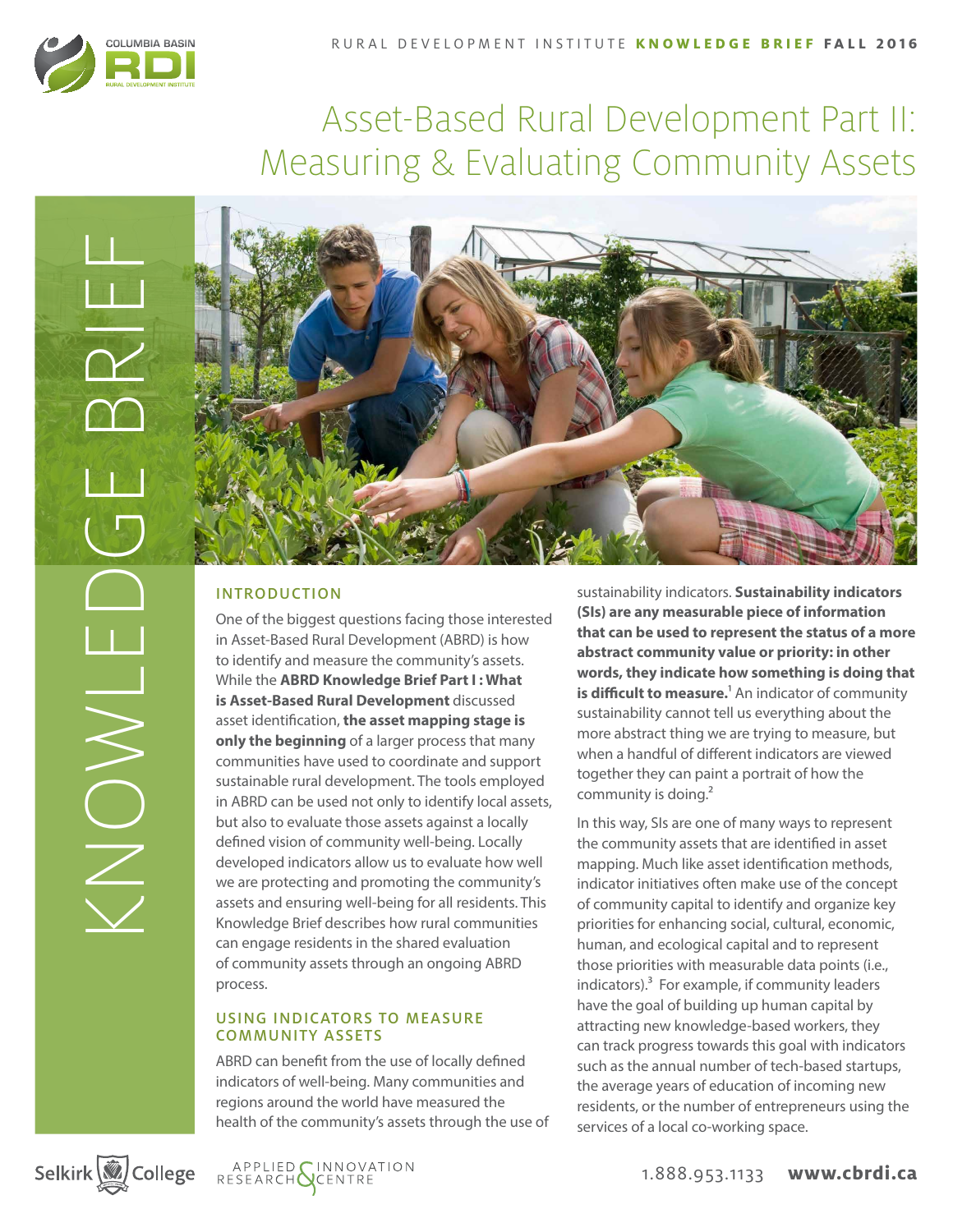There are a few key differences between asset mapping and the identification of sustainability indicators. One of the foremost of these is the portrayal of positive and negative aspects of community life. While ABRD takes a "glass-half-full" approach to identifying local assets, SIs draw equal attention to both the indicators in the community that are doing well and those that are doing badly.<sup>4</sup> However, in order to determine what it means for a particular indicator to be doing well, local values and expectations must be taken account so that the assessment is accepted by residents.<sup>5</sup> Another big difference is that SIs often rely on more quantitative data from national or provincial statistics agencies<sup>6</sup>, and this information about the community (e.g., education rate, unemployment rate, or number of protected areas) must be tempered with local perspectives so that the assessment remains true to the sentiments of community members.<sup>7</sup> Community-based data collection methods often used during asset mapping can help to ensure that indicators provide an accurate and locally appropriate assessment of the community's wellbeing.<sup>8</sup>

## MOBILIZING COMMUNITIES THROUGH SHARED MONITORING

In many ways, **sustainability indicators can be seen as part of a broader process of ABRD**. The goal of most locally-based indicator initiatives is to allow a community or region to track, or monitor, its own progress and development over time.<sup>9</sup> They have often been used in natural resource-based communities faced with a large-scale development that could impact local well-being and whose leaders want to have a baseline assessment of local well-being before potentially harmful impacts are felt.<sup>10</sup> This way, local government and other community leaders can tell whether development projects such as mining, forestry, or hydro expansion are adversely affecting local assets and the information collected can be used to decide whether the community wants to accept proposals for new development. Asset mapping methods can be used to identify the most appropriate indicators for such a baseline, and community members can prioritize certain types of assets that should be tracked over time by assigning indicators and revisiting them on a regular basis.<sup>11</sup>

Asset mapping and sustainability indicator development also both have the potential to mobilize a wide range of community members in measuring and evaluating local well-being. Both require the use of public engagement to ensure that the assets, and indicators identified to measure those assets, are reflective of community realities.<sup>12</sup> This stakeholder engagement, whether done using interviews, focus groups, workshops, or other methods, can ensure that local knowledge and experience is incorporated into the way that wellbeing is defined and measured. This is especially important in Aboriginal communities, where the use of traditional knowledge is often more culturally appropriate than data derived from Western science (e.g., quantitative measures).13 For examples of stakeholder engagement in community-based sustainability indicators, refer to the **ABRD Resource Table: Measuring Assets** (pages 4-7).

The inclusion of a wide range of community members in identifying assets and indicators also helps to increase the buy-in of residents to future efforts to use this information to inform community planning or project development. Hopefully, if a local agency or organization decides to revisit a set of indicators several years after the baseline study, community members will be more receptive to participate in monitoring the progress of the community in future iterations. Ultimately, sustainability indicators can support ABRD most meaningfully by creating a space for the shared measurement and monitoring of key assets which is open to all members of the community. The Columbia Basin-Boundary region has created an indicator-based tool that provides an excellent example of this shared effort. The *State of the Basin* report has been produced regularly since 2008 and which uses a variety of quantitative data (e.g., census data) and local resident poll data to report on the region's well-being using a holistic set of indicators.14 The *State of the Basin* is a vital resource for sustainable development in the region that can guide regional planning and efforts to mobilize existing assets in the region.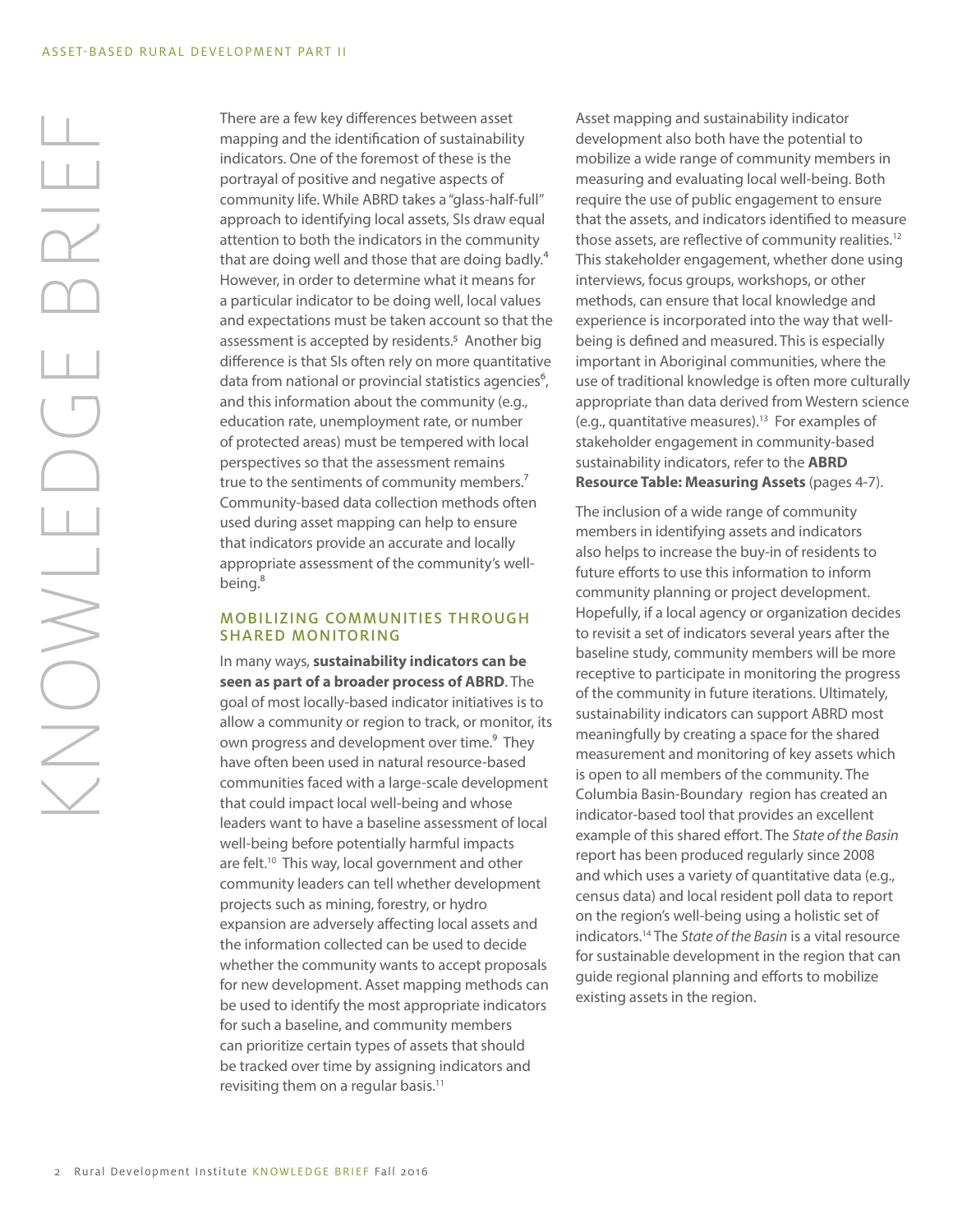#### EXAMPLES OF ASSET MAPPING & SUSTAINABILITY INDICATORS

#### The **ABRD Resource Table: Measuring Assets**

(pages 4-7) shows a number of examples of communities and regions that have used different methods to measure and evaluate local assets. These case studies come from across Canada and the United States and represent both settler and Aboriginal communities. Each case study took a unique approach to stakeholder engagement to involve community members in the asset mapping or indicator development process.

# REFERENCES & RESOURCES

- 1. Bell, S. and Morse, S., *Sustainability Indicators: Measuring the Immeasurable?* (second edition), New York: Earthscan.
- 2. MacKendrick, N.A. & Parkins, J.R, "Frameworks for Assessing Community Sustainability: A Synthesis of Current Research in British Columbia," Natural Resources Canada, Canadian Forest Service, Northern Forestry Centre, 2004.
- 3. Mary Emery and Cornelia Flora, "Spiraling Up: Mapping Community Transformation with Community Capitals Framework," *Community Development* 37, no. 1 (2006): 19-35.
- 4. John Kretzmann, and John McKnight, "Building Communities from the Inside Out: A Path Toward Finding and Mobilizing a Community's Assets," (Center for Urban Affairs and Policy Research, 1993).
- 5. Frans L.P. Hermans, Wim M.F. Haarmann, & John F.L.L.M. Dagevos, "Evaluation of Stakeholder Participation in Monitoring Regional Sustainable Development," *Regional Environmental Change* 11 (2011): 805-815.
- 6. Mark S. Reed, Evan D.G. Fraser, & Andrew J. Dougill, "An Adaptive Learning Process for Developing and Applying Sustainability Indicators with Local Communities," *Ecological Economics* 59, no. 4 (2006): 406-418.
- 7. Hermans et al., 2011.
- 8. Tony Fuller, Denyse Guy, and Carolyn Pletsch, "Asset Mapping: A Handbook," (accessed August 29th, 2016): http://www.rwmc.uoguelph.ca/cms/ documents/11/Asset\_Mapping1.pdf.
- 9. Hermans et al., 2011.
- 10. Robert Klinck, Ben Bradshaw, and the Naskapi Nation, "Enabling Community Well-being Self-Monitoring in the Context of Mining: The Naskapi Nation of Kawawachikamach," *Engaged Scholar Journal* 1, no. 2, (2015): 114-130.
- 11. Reed et al., 2006; Fuller et al.
- 12. Kretzmann & McKnight, 1993; Hermans et al., 2011.
- 13. Natcher, D. C., & Hickey, C. G., "Putting the Community Back into Community-Based Resource Management: A Criteria and Indicators Approach to Sustainability," *Human Organization* 61, no. 4 (2002):350-363.
- 14. Columbia Basin Rural Development Institute, "2015 State of the Basin Snapshot Report," (Selkirk College, 2015).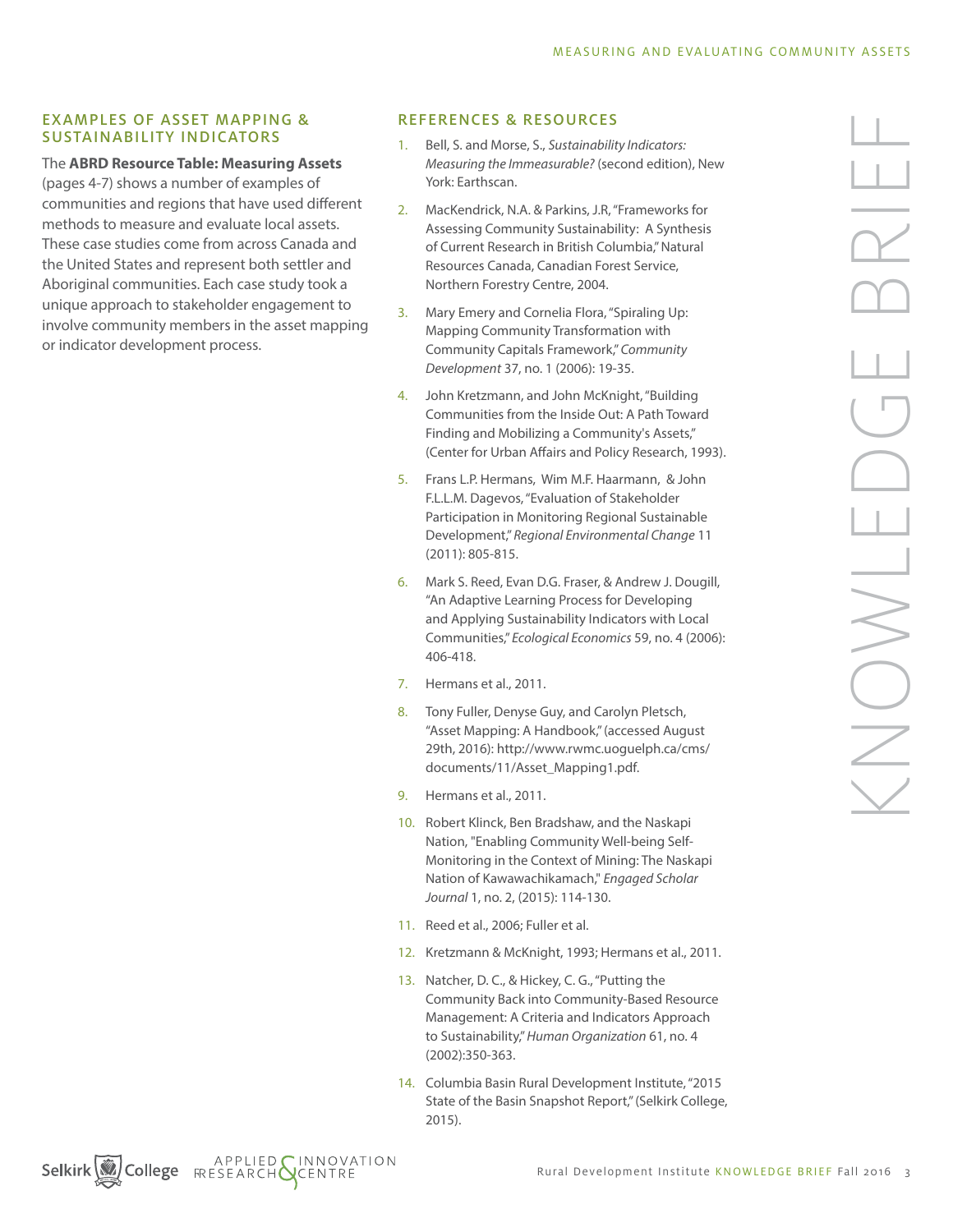| Community/                             |                                                       |                                                                                                                                                                                                                                                                                                                                                                                                                                                                                                                                                                                                                                                                                                                                                                                                                                                                                                                                                                                                                                                                                                                                                               |
|----------------------------------------|-------------------------------------------------------|---------------------------------------------------------------------------------------------------------------------------------------------------------------------------------------------------------------------------------------------------------------------------------------------------------------------------------------------------------------------------------------------------------------------------------------------------------------------------------------------------------------------------------------------------------------------------------------------------------------------------------------------------------------------------------------------------------------------------------------------------------------------------------------------------------------------------------------------------------------------------------------------------------------------------------------------------------------------------------------------------------------------------------------------------------------------------------------------------------------------------------------------------------------|
| <b>Region</b><br>Elliston, NL          | <b>Type of Initiative</b><br>Asset mapping initiative | <b>Description</b><br>Elliston, NL was hit very hard by the 1992 Northern Cod moratorium.<br>The community of about 330 residents had lost more than half of its<br>population and experienced extreme economic hardship. In 1994, after the<br>municipality decided to turn off the street lights to save money, Elliston<br>made national news. In the years following, residents began searching for<br>a local asset to use as an attraction for tourism and place-based branding,<br>and they chose root cellars. The community has 135 root cellars, many<br>of which are over 100 years old, representing a significant heritage asset<br>for Elliston. Local residents compiled an inventory of all of Elliston's root<br>cellars and created a database of the findings. Shortly thereafter, Elliston<br>proclaimed itself "Root Cellar Capital of the World", and now the root cellar<br>features in community events, marketing, and festivals such as the Roots,<br>Rants, and Roars festival, which has won multiple provincial and national<br>awards.                                                                                          |
| Fraser Basin<br>Region, BC             | Sustainability indicator<br>suite                     | The Fraser Basin Council is a research and advocacy organization comprised<br>of representatives of government, civil society, First Nations, and the<br>private sector. The organization coordinates research and regional planning<br>in the Fraser River basin, which is Canada's fifth largest watershed and<br>covers 25% of the province of British Columbia. Since 2003, the Council<br>has authored a series of "sustainability snapshot reports" which report on<br>indicators representing the region's environmental social, and economic<br>well-being. These snapshot reports focus on key topics such as agriculture<br>and food, consumption and waste, land use, population and health, and<br>transportation.                                                                                                                                                                                                                                                                                                                                                                                                                                |
| Little Red River<br><b>Cree Nation</b> | Sustainability indicator<br>suite                     | The Little Red River Cree Nation of remote Northern Alberta developed<br>a set of sustainability indicators to evaluate land management decisions<br>and potential forestry development. The nation, faced with pressure to<br>adopt federal forest management indicators from the Canadian Council<br>of Forest Ministers, decided instead to design their own indicators based<br>on traditional ecological knowledge and a holistic Cree worldview. These<br>indicators, created as part of a "Sustainability Matrix" to aid in Band<br>decision-making, used community perspectives on topics such as caribou<br>populations, forest biodiversity, and timber harvesting. This "Sustainability<br>Matrix" was eventually used by Band leaders to evaluate management<br>decisions and fostered social learning among different members of the<br>community.                                                                                                                                                                                                                                                                                               |
| Naskapi Nation                         | Sustainability indicator<br>suite                     | The Naskapi Nation lives in a remote community of 1000 members in the<br>sub-arctic region of Northern Quebec. The community has seen decades<br>of boom and bust in the mining sector and is facing the possibility of<br>renewed mine development. In order to understand the potential impacts<br>of mining expansion, the Nation entered into a partnership with researchers<br>from the University of Guelph to create a baseline set of indicators for the<br>community. The Nation formed a Steering Committee to guide the research<br>process and was involved in all phases of the study. The research team<br>used semi-structured interviews, focus groups with community leaders,<br>and participant observation to collect information about the values, hopes,<br>and concerns of community members. This information was used to form<br>a set of well-being indicators that informed a community survey given to<br>measure those indicators. Results were displayed using art created by a<br>local artist, and the Nation now has a baseline assessment of community<br>well-being so that the impacts of mining can be tracked over time. |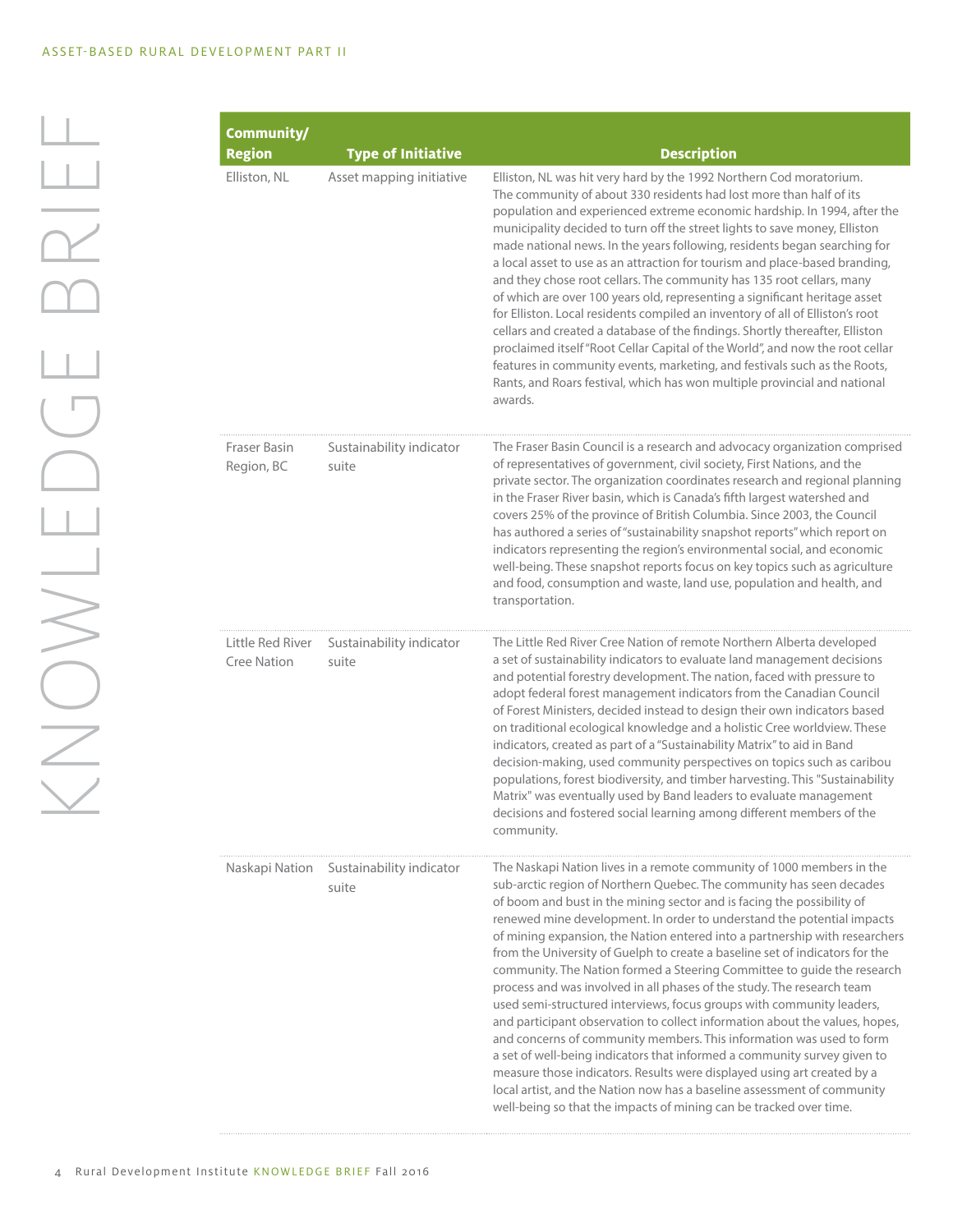## **Stakeholder Engagement Method Reference**

• Community leaders formed committee to do root cellar inventory

Tourism Elliston. (2016). "Elliston NL: Root cellar capital of the world". Retrieved from http://www.rootcellars.ca

• Community involvement in inventory and database creation

- Representation of multiple sectors
- Community consultations and publications of findings

Fraser Basin Council (2010). *Sustainability snapshot 2010: Working together in the Lower Mainland*. Retrieved from http://www.fraserbasin.bc.ca/resources\_indicators.html

- Training of community researchers
- Interviews and surveys with community members to design indicators

Natcher, D. C., & Hickey, C. G. (2002). Putting the community back into community-based resource management: A criteria and indicators approach to sustainability. *Human Organization*, 61(4), 350-363.

• Nation created a steering committee to guide research

- Residents' values, hopes, and concerns formed basis for indicators
- Survey of households to measure indicators

Klinck, R., Bradshaw, B., & The Naskapi Nation (2015). Enabling community well-being self-monitoring in the context of mining: The Naskapi Nation of Kawawachikamach. *Engaged Scholar Journal*, 1(2), 114- 130.

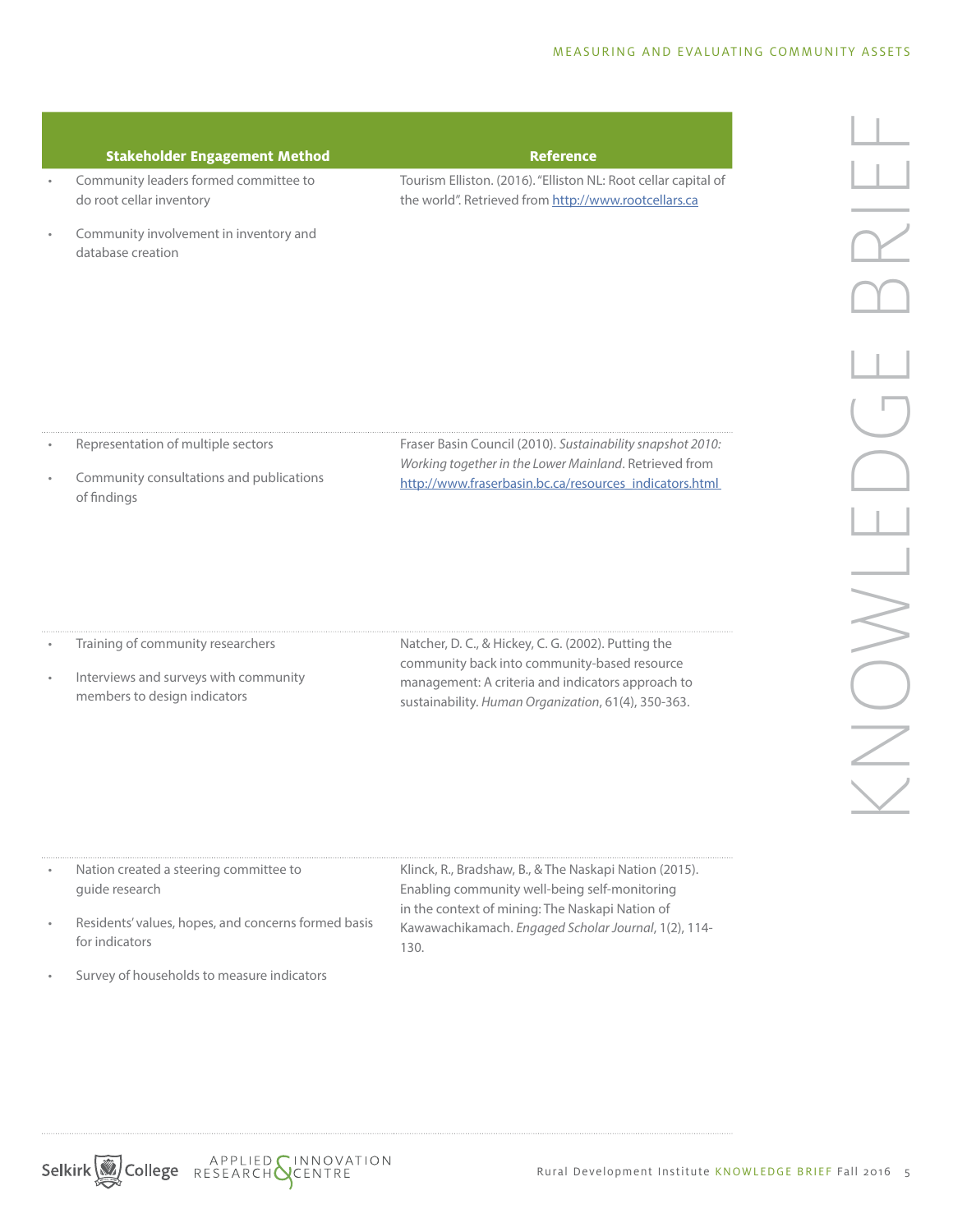| Community/                        |                                          |                                                                                                                                                                                                                                                                                                                                                                                                                                                                                                                                                                                                                                                                                                                                                                                                                                                                                                                                                                                                                                                                                                                                                                                                                                                                                                                                                                                                                                      |
|-----------------------------------|------------------------------------------|--------------------------------------------------------------------------------------------------------------------------------------------------------------------------------------------------------------------------------------------------------------------------------------------------------------------------------------------------------------------------------------------------------------------------------------------------------------------------------------------------------------------------------------------------------------------------------------------------------------------------------------------------------------------------------------------------------------------------------------------------------------------------------------------------------------------------------------------------------------------------------------------------------------------------------------------------------------------------------------------------------------------------------------------------------------------------------------------------------------------------------------------------------------------------------------------------------------------------------------------------------------------------------------------------------------------------------------------------------------------------------------------------------------------------------------|
| <b>Region</b>                     | <b>Type of Initiative</b>                | <b>Description</b>                                                                                                                                                                                                                                                                                                                                                                                                                                                                                                                                                                                                                                                                                                                                                                                                                                                                                                                                                                                                                                                                                                                                                                                                                                                                                                                                                                                                                   |
| Phillips County,<br>Arkansas, USA | Community-based<br>visioning process     | Phillips County is a rural county in Arkansas with 21K residents. In 2003 a<br>group of about 300 residents began a community-based visioning process<br>to develop new alternatives for regional economic development. The<br>10-month process led to the creation of a Strategic Community Plan for the<br>county, which adopted an asset-based "strengths-opportunities" approach<br>that highlighted five planning areas for the county. The planning team<br>developed a metrics program that measures the success of supported<br>projects through key indicators (i.e., employment rate, poverty rate, and<br>educational attainment of at least associate's degree). There is interest in<br>developing a broader set<br>of indicators in the future. As a result of the Plan, the project has leveraged<br>\$105M in outside investment into the county.                                                                                                                                                                                                                                                                                                                                                                                                                                                                                                                                                                    |
|                                   | St. Andrews, NS Asset mapping initiative | St. Andrews is a rural Nova Scotian community of about 1,100 residents<br>with Irish, Scottish, and Dutch heritage. In 2006 residents of St. Andrews<br>were introduced to ABCD by the Coady International Institute. Following<br>this, the community conducted an asset mapping process to identify local<br>and external associations operating in the community. The leaders of<br>the ABCD initiative decided to draw young people and other community<br>members into the process by screening the documentary By Their Own<br>Hands, which documented St. Andrews as a case study of the Coady<br>Institute's community development work. The documentary screening,<br>as well as other public engagement methods, sparked discussion among<br>residents about how to build on the asset mapping project in future<br>community development. One outcome of this work was the St. Andrews<br>Community Partnership, an "association of associations" aimed at fostering<br>cooperation between different groups in the community.                                                                                                                                                                                                                                                                                                                                                                                            |
| Tilting, Fogo<br>Island, NL       | Asset mapping initiative                 | The Newfoundland and Labrador Cultural Heritage Inventory project<br>is a heritage-based asset mapping framework adapted from a guide<br>to cultural heritage planning used by the Government of Ontario. It<br>has been applied in two communities in Newfoundland to date, one of<br>which is the community of Tilting on Fogo Island. Tilting is an Irish fishing<br>village and one of the larger communities on Fogo Island, which includes<br>11 communities with a combined population of about 2,500 people.<br>Communities on Fogo Island, like many rural coastal communities in the<br>province, have been trying to find economic alternatives to fishing in<br>sectors such as cultural tourism and crafts. In 2014, residents of Tilting<br>partnered with Memorial University researchers to create a cultural heritage<br>inventory for the community. Relying on multiple forms of community<br>engagement and capacity building, this process has led to the cataloguing<br>of a wide variety of local cultural knowledge such as stories, poems, songs,<br>recipes, and other heritage assets. Local stakeholders on Fogo Island in<br>particular are interested in building on this process by expanding the scope<br>out to all 11 communities on the island and/or broadening the scope of the<br>assets included to other social, ecological, and economic factors to guide<br>local governance and planning. |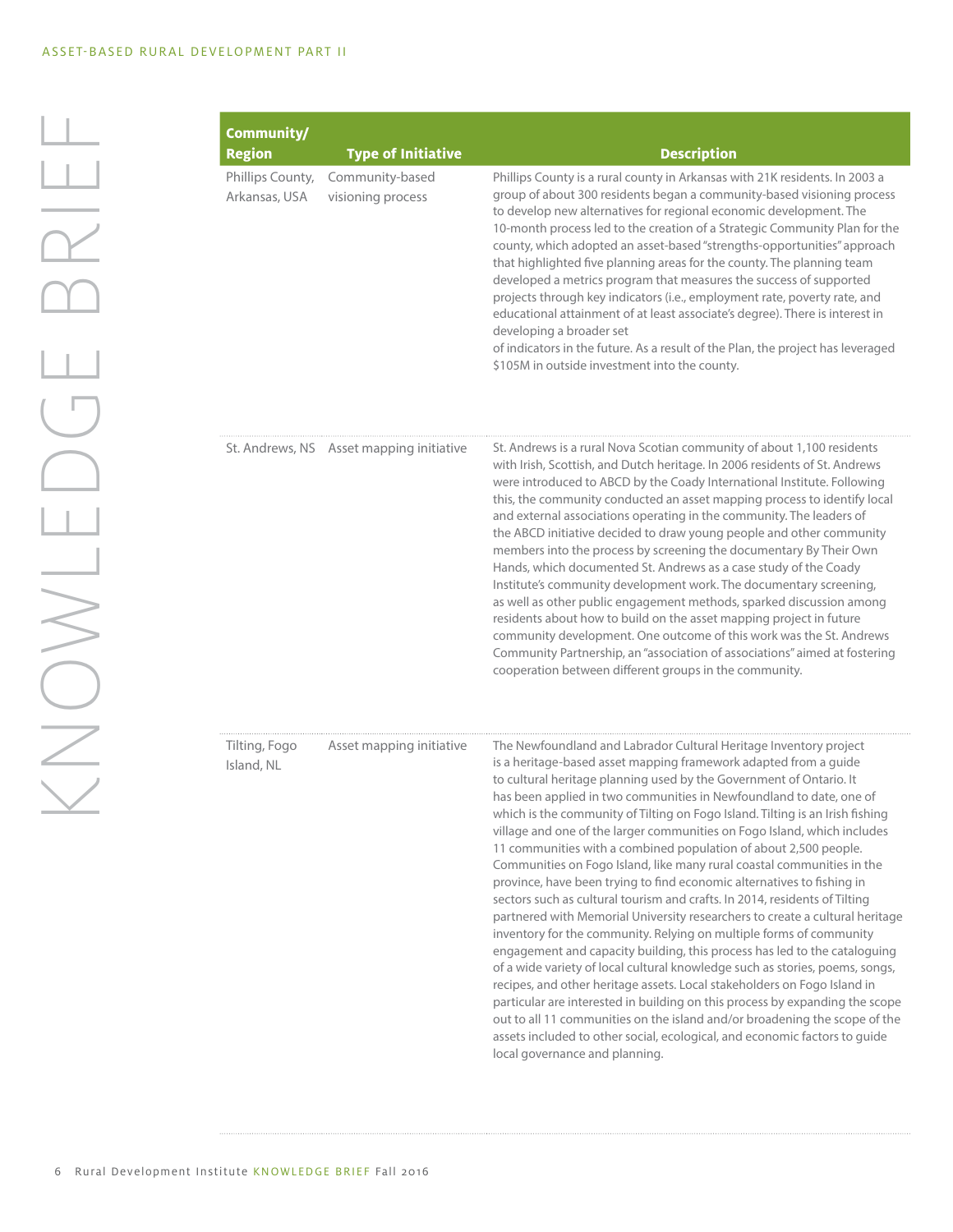| <b>Stakeholder Engagement Method</b>                                                    | <b>Reference</b>                                                                                                                                                                                                                                                                        |
|-----------------------------------------------------------------------------------------|-----------------------------------------------------------------------------------------------------------------------------------------------------------------------------------------------------------------------------------------------------------------------------------------|
| Engagement of 300 residents in visioning process for<br><b>Strategic Community Plan</b> | Read, A. (2012). "Part 1: Industry and industry clusters".<br>In Asset-based economic development: Building small<br>and rural communities. A briefing paper from the ICMA<br>Center for Sustainable Communities. Washington, DC:<br>International city/country management association. |

- Community members exposed to ABRD framework
- Public involvement in asset mapping
- Public discussions at documentary screening and other events

Van den Heuvel, M. (no date). *ABCD in St. Andrews: Building on the 200-year legacy of citizen-led development*. Canadian Community Economic Development Network. Retrieved from http://coady.stfx.ca/tinroom/assets/ file/resources/publications/Stories\_of\_abcd/ABCD%20 in%20St%20Andrews.pdf

- Capacity building and training of community researchers
- Use of local knowledge and values in asset identification and cataloguing
- Community ownership of asset inventory

Newfoundland & Labrador Cultural Heritage Inventory (2015). *Newfoundland & Labrador Cultural Heritage Inventory: A systematic approach to organizing a community's cultural resources.* Retrieved from http:// www.culturalheritageresources.ca/



Selkirk<sup>3</sup>/2018 APPLIED SENDOVATION